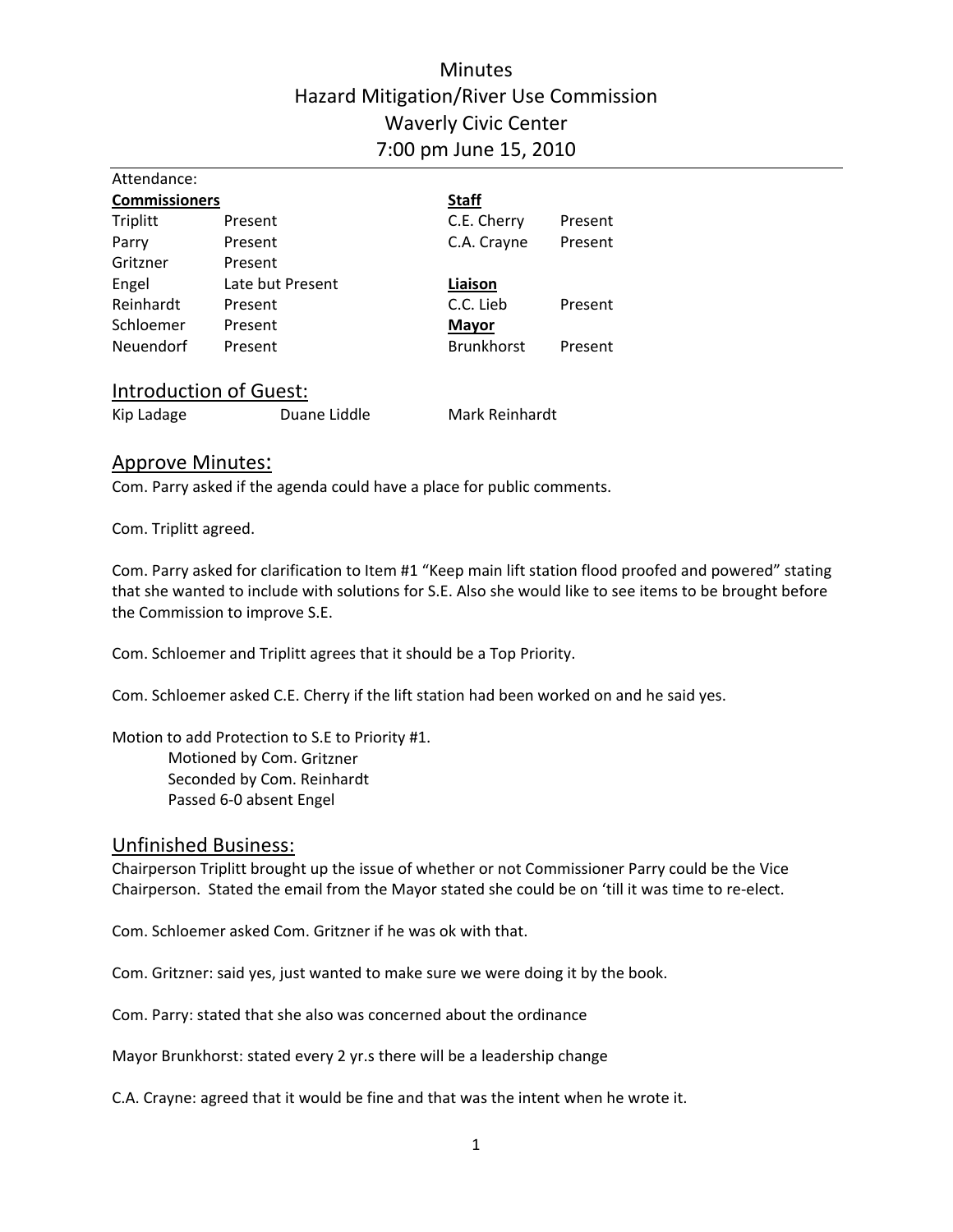#### New Business:

Review Storm Water Management Facilities

C.E. Cherry: talked about Waverly Municipal Design Standards book and some of the guidelines in it. Talked about how the city controls water run off from a new sub division. 5 years is about half of a 100 yr. developed.

Mayor Brunkhorst: stated that the Council wanted the Commission to look at all the retention areas like Impala,  $10^{th}$  Ave., Copper Ridge and the Eisenach Village and give feed back on the designs. Welcome Com. Engel

Com. Triplitt, Schloemer: wanted to see how it affected the dry run. Water run off is considered one of the top five for the Commission.

C.E. Cherry: shows the Commission a chart of water flow out of a new sub division. Maximum water output cannot exceed the 5 yr. rain event. Retention area may need to be made to release the flow at a slower rate. Some businesses are land locked in developed parts of town. City has drawn the line at 3 acres, one city block is less than 3 acres.

Com. Triplit asks: C.E. Cherry that we are not worried about redeveloping sites that are the size of a city block?

C.E. Cherry: City does not require them to comply with the current standard they are grandfathered in.

Com. Triplitt: Does Fareway fall into the grandfather clause?

C.E. Cherry: No. They are just under 3 acres so they do not need to add storm water features, but are very close.

Com. Schloemer asks: is Waverly in line with Waterloo and Cedar Falls with their ordinances?

C.E. Cherry: said that the ordinance was adopted in 1997. Before that the release rate was at 100 year level. On the residential side the city maintains the detention area. Industrial and commercial areas like Wal-Mart must maintain their own.

Com. Parry: asks if there is anything in the dry run study that would support that?

C.E. Cherry: Helps with developing new areas of town. In older parts of town, very limited opportunities to create storage. For the dry run the best way to mitigate flooding there is to increase the box culverts. Increases the flow and helps Waverly but not down stream.

Com. Triplitt asks: Is this before Council now?

C.E. Cherry: As Bob has said this is something he wants to be brought before Council and this is a good time to bring it up. Also contractors need to get a permit for storm water and quality of run-off. Next would be to address the quality of the run-off. Filter out silt or grease. Wal-Mart addresses the quality and has done that with the recycle and yard waste site. Filtration system requires more land. Developers may resist. Some say retention areas can be unsafe for kids. Or stagnate water. New school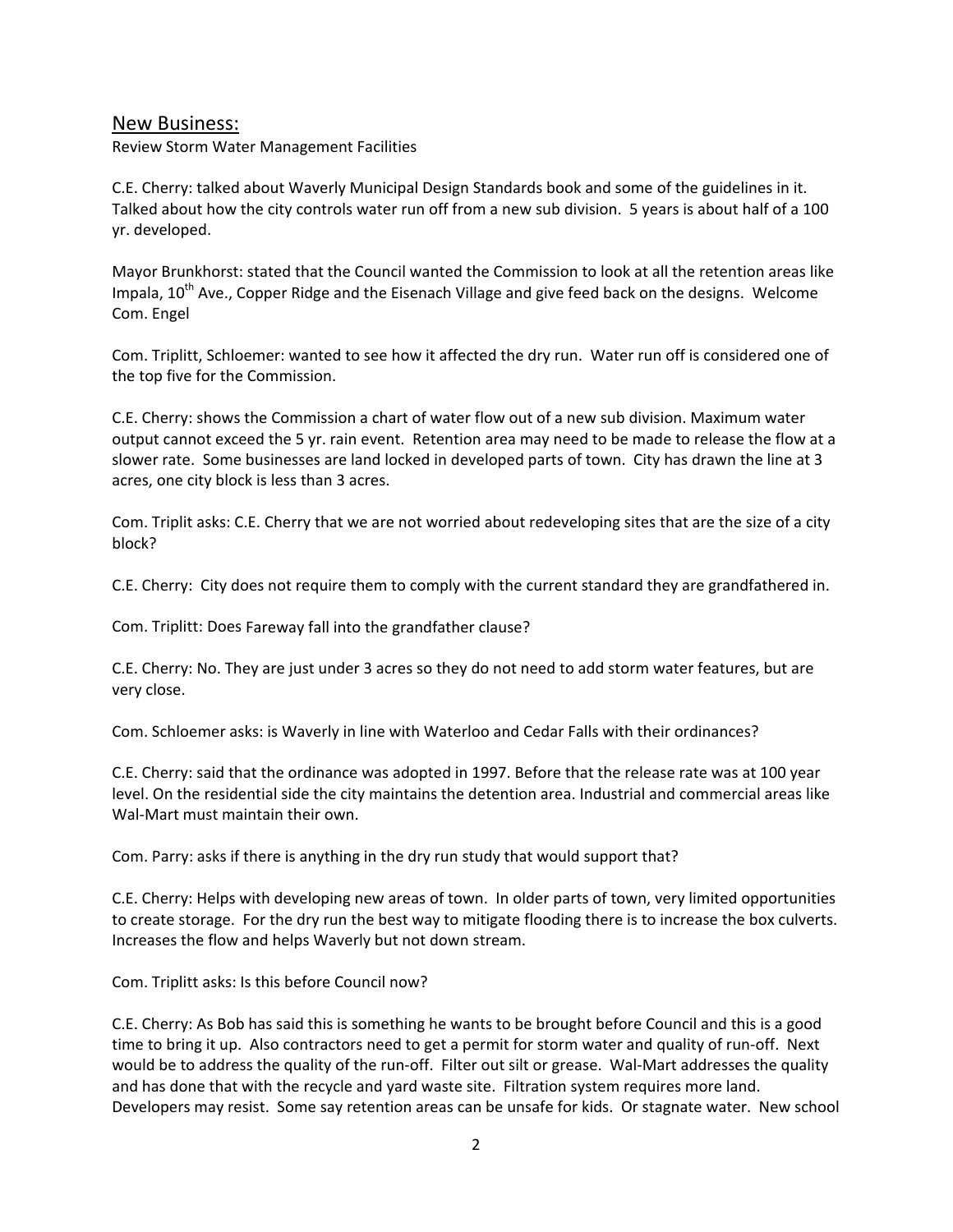may have a 1 yr. undeveloped that can store more water. Could create an incentive program for businesses to help the community.

C.A. Crayne: What do you see as the trend in residential contractors doing erosion control under permits through the state.

C.E. Cherry: There is room for improvement.

Com. Schloemer: Heard that for developments they incorporated in to the park rain gardens, rain barrels and part of the landscape and was impressed. They thought it would cost a lot up front but the state helped with the cost.

C.E. Cherry: Something that could be improved on is each residential site. Waverly does not regulate the site grade for that house. People build walk-outs when they should do day windows. Ends up very flat with poor drainage. People taking downspouts and tiling them to the edge of the property line, rather than discharging them into landscaping. Rain needs to migrate slowly through the yard not directly into the storm system.

Com. Gritzner asks: Is there something we can do to control that as far as an ordinance or building codes?

C.E. Cherry: Certainly, educate and encourage vs. regulating. New vs. existing developing. New homes the issue is being so flat and tiling right into the storm sewer.

Com. Gritzner: Jadestone, a lot of them are tiled right into the storm sewer and go right into the dry run. There isn't much slowing it down.

C.E. Cherry: Ideally it would be good if the roof run off would go into a rain barrel and then the excess would run into the yards.

Com. Schloemer: Years ago the City had recycle bins they could give out, could the City do the same with rain barrels?

C.E. Cherry: Rain barrels could be used in developed areas.

Com. Parry: Could the City make rain barrels at a reduced cost.

Com. Neuendorf: Possible educate home owners new construction on how that will tiling effect it.

Com. Triplitt: The other side of it is too much grade.

C.E. Cherry: Rock gardens will help fan out the water.

Com. Gritzner: Could we create a flier to help educate?

C.E. Cherry: Yes there is information out there we can look at that other communities are doing.

Com. Triplit: There are three things you would like us to take up. Detention ponds, regulation for water pollution, residential run‐offs.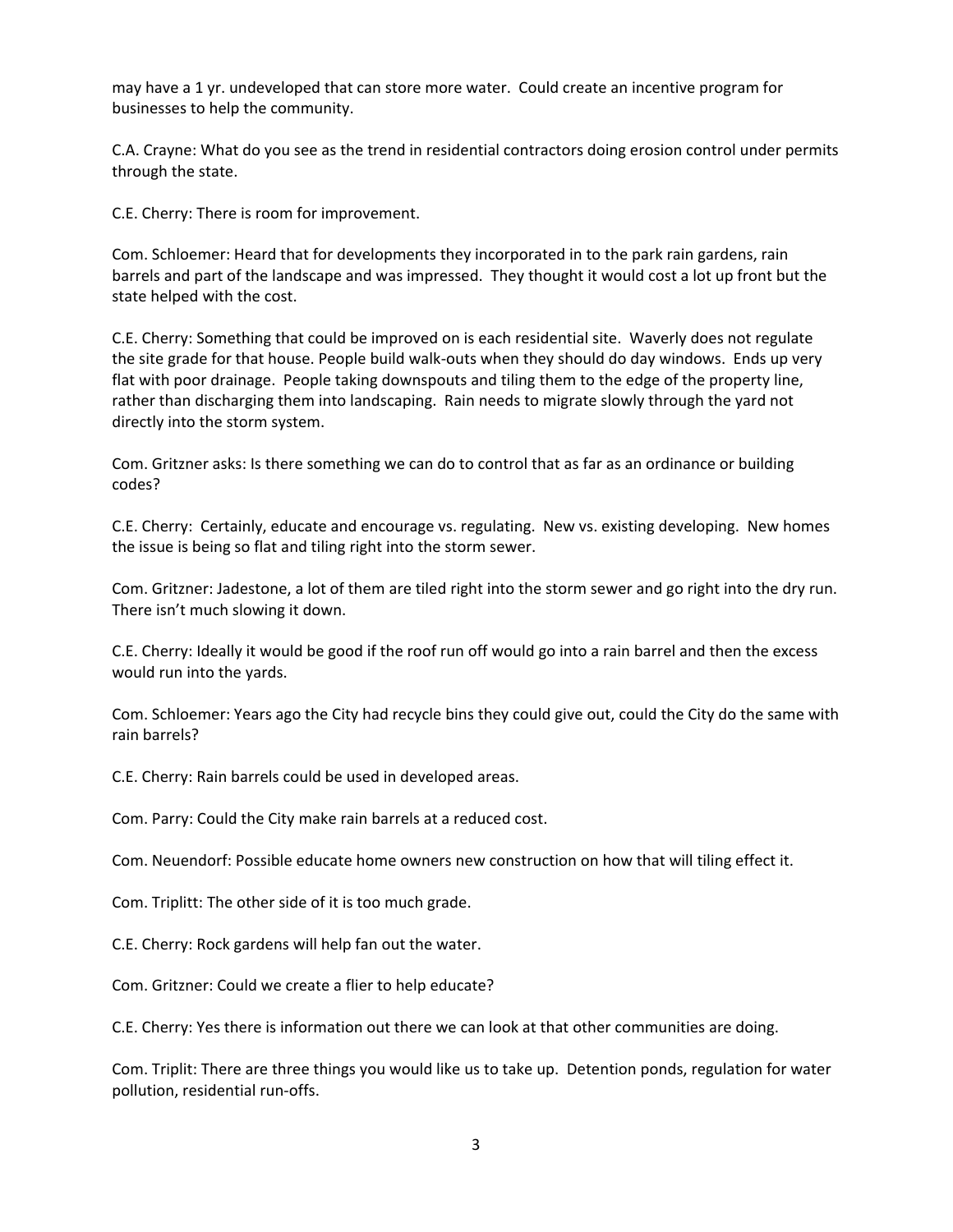Mayor Brunkhorst: Look at Impala retention is it meeting the requirements.

C.E. Cherry: It currently is meeting it. The cubic feet before it was developed for a 5 year event is now getting the same amount yearly.

Mayor Brunkhorst: The problem with Impala is that was going all over the board and now it is going towards one area.

C.E. Cherry: Have to go back and look at the contour of the land to see how the run off is.

Com. Schloemer: Who calculates the run off for the developer in a new subdivision?

C.E. Cherry: They will hire a civil engineer.

Com. Schloemer: Then it has to be signed off by someone?

C.E. Cherry: It will go through Planning and Zoning.

Com. Schloemer: Did something change, does it go back to the design, did he change the lot line?

C.E. Cherry: Will need to review and get a better understanding.

C.A. Crayne: Is there a way to adjust to a lesser rate?

C.E. Cherry: Talked with Larry Green and could maybe be able to change the rate to half. But maybe only be able to have a 50 yr. event instead of a 100 yr. before it goes over the emergency over flow and he was ok with that.

C.A. Crayne: Maybe another thing to look at with a new sub division can you slow down to run before it gets to the detention area?

Com. Parry: Is there anything on information with a ratio between the building and green space in the ordinance?

C.E. Cherry: We do for buildings which is 40% max of the lot. But that does not include parking. Staged outlet is good. What do you regulate all the impervious areas.

Com. Triplitt asks: In this case it seems that the water is coming out in only one place is the part of the problem?

Com. Engel asks: Can you make them more porous so the ground can soak it up?

C.E. Cherry: This all sounds good except making them do it or encouraging them to do it.

Com: Triplitt: Maybe we could make a ratio for impervious vs. ground cover and if they have a higher rate then they need to retain more.

C.E. Cherry: There has been some talk about Smart Growth, greening up the community, and use it for storm water also. But who is going to pay for it? Many communities have started a storm water utility, in Iowa there are 50‐60. They are required to by state law, so they can have a budget to manage it in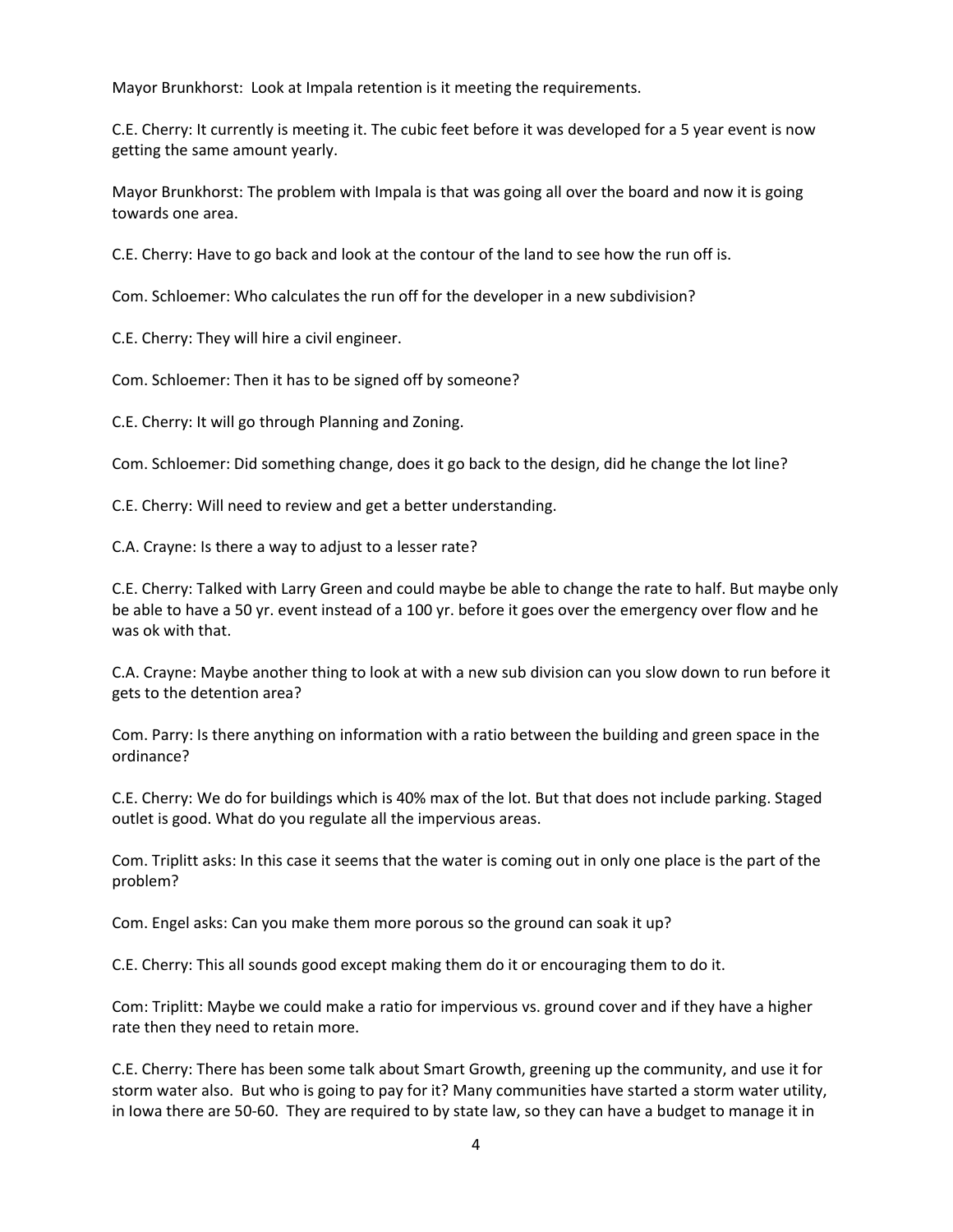larger communities. Charge every account say \$2 and business \$4. Some communities go by the impervious amount or Equivalent Run Off Unit. So if you have 4000 square feet of impervious material on your lot you would have to pay \$3 and there might be an incentive to stay under 4000 feet. If you create more run off you should pay more like other utilities. You could go above and beyond, you could get a 25% or 50% credit. This could help finance projects and could be imposed on businesses as well.

Com. Schloemer asks: Who is doing this now, Waterloo, Cedar Falls?

C.E. Cherry: Yes. We can actually be able to go in property by property and figure out how many impervious square feet they have.

Com. Triplitt: Are other cities the size of Waverly doing this?

C.A. Crayne: Boone has done it for 15 years, and they are close in size.

Com. Parry: Which one do they use?

C.E. Cherry: You create a standard fee but discount for improvements and give them an incentive.

Com. Parry: Someone puts in a garage in their back yard creating less green how would you charge?

C.E. Cherry: Some cities cannot check each lot so they would have a flat rate. Waverly has the ability to each property their run off.

Com. Gritzner: Who would manage that?

C.E. Cherry: Public works. Set up Equivalent Run off Unit (ERU) then it goes on their utility bill and people can petition to get it reduced.

Com. Triplitt: Thinks that that would be a small issue and clearly define what citizens can do to improve their run off. Like rain barrels, rain gardens, remove tile from yards.

C.E. Cherry: You will need to clearly identify what projects you will want to do over 5 yr.s

Com. Schloemer: Maybe set up a demonstration in Kolhmann park of things we could do?

C.A. Crayne: Why don't we think bigger, City of Waverly could do 8 lot building sites and show the best practices or anything that would help with run off.

Com. Triplitt: That would be great for the future, but we need to think of things that anyone could do. Could we demonstrate that at the city hall, and some of the maintenance buildings with rain barrels.

Com. Engel: Could we use the buy out properties to show what we can do, like a retention area?

Com. Schloemer: Maybe make the dry run look like a W. where all those lots were.

Mayor Brunkhorst: What do you want staff to bring back or proceed? Retention ponds?

Com. Parry: I like the idea for Storm Water utilities. Might be hard to sell.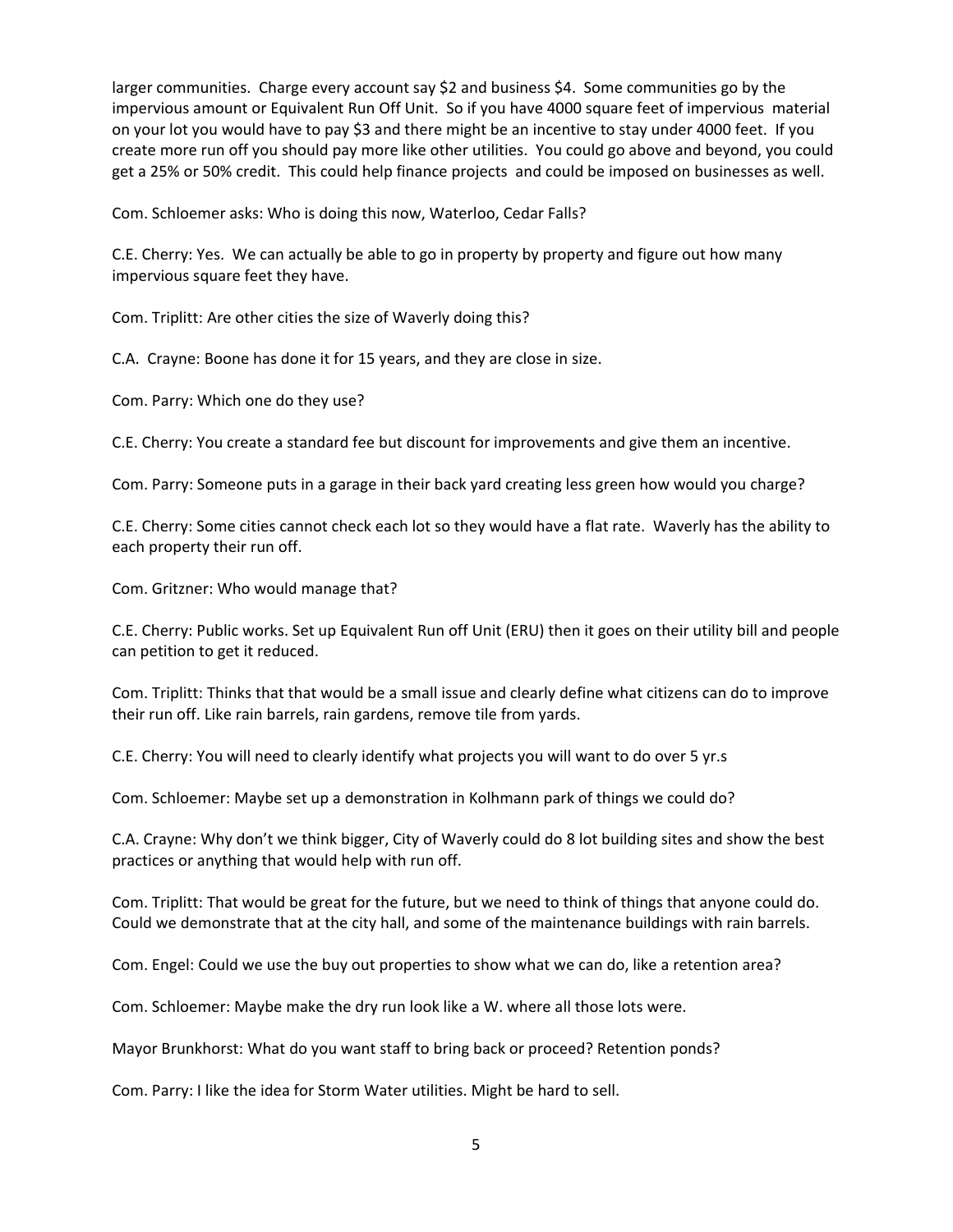C.E. Cherry: Storm Water Utility is more equitable than using property tax. Non profits, churches or Wartburg don't pay any taxes but create run off. Everyone contributes.

Com. Schloemer: Do need to have a special election?

Com. Gritzner: I would like to see a review of the detention areas like Impala. They have a 5 year rain event every year now instead of every 5 years.

C.E. Cherry: I am an advocate for the staged outlet. But will have to have a larger basin. And look at it with a 100 yr. and a 50 yr.

Mayor Brunkhorst: Like in the  $10<sup>th</sup>$  Ave. retention and Copper Ridge 1 is like that.

Com. Triplitt: What do we want to see them bring back? Projects, ideas? We need 3 things for them to come back with.

Com. Parry: We are the Hazard Mitigation, we need to see what the effects are on our town.

C.A. Crayne: Regulations on detention ponds. Reducing the speed of the run off. Green measures residents can do? Storm Water Utility would work and plans for how it would be used.

Com. Gritzner: What would be Mike's wish list for mitigation?

Mayor Brunkhorst? Look at ordinances for tiling.

C.A. Crayne: Are there opportunities assign research to members of the commission.

C.E. Cherry: will come back with a staged outlet impact. Impala difference between 100yr. and 50 yr. costs. What can the average citizen do like rain barrel.

Com. Triplitt: Someone from the Commission could do the research on that.

Com. Gritzner: I will do it. Could we put brochure together for Heritage and some things to go with it? Show and Tell?

Com. Triplitt: Line up manufacturers to show examples.

C.E. Cherry: there might be some items that you can order. Bring back a report from the Smart Growth. Dry run, buy‐outs and storm water management. Every little bit helps. S.E. Waverly flood protection plan could be brought to the next meeting.

Mayor Brunkhorst: Who is working on that?

C.A. Crayne: We had been kicking around some ideas and it has not gone to Council yet. But there are some funds available for flood mitigation. Funds could be used to do a flood study from the Army Corp. of Engineering.

Mayor Brunkhorst: Make sure that this group should have some say in how those funds are spent.

Com. Schloemer: Army Corp. was not the easiest to work with.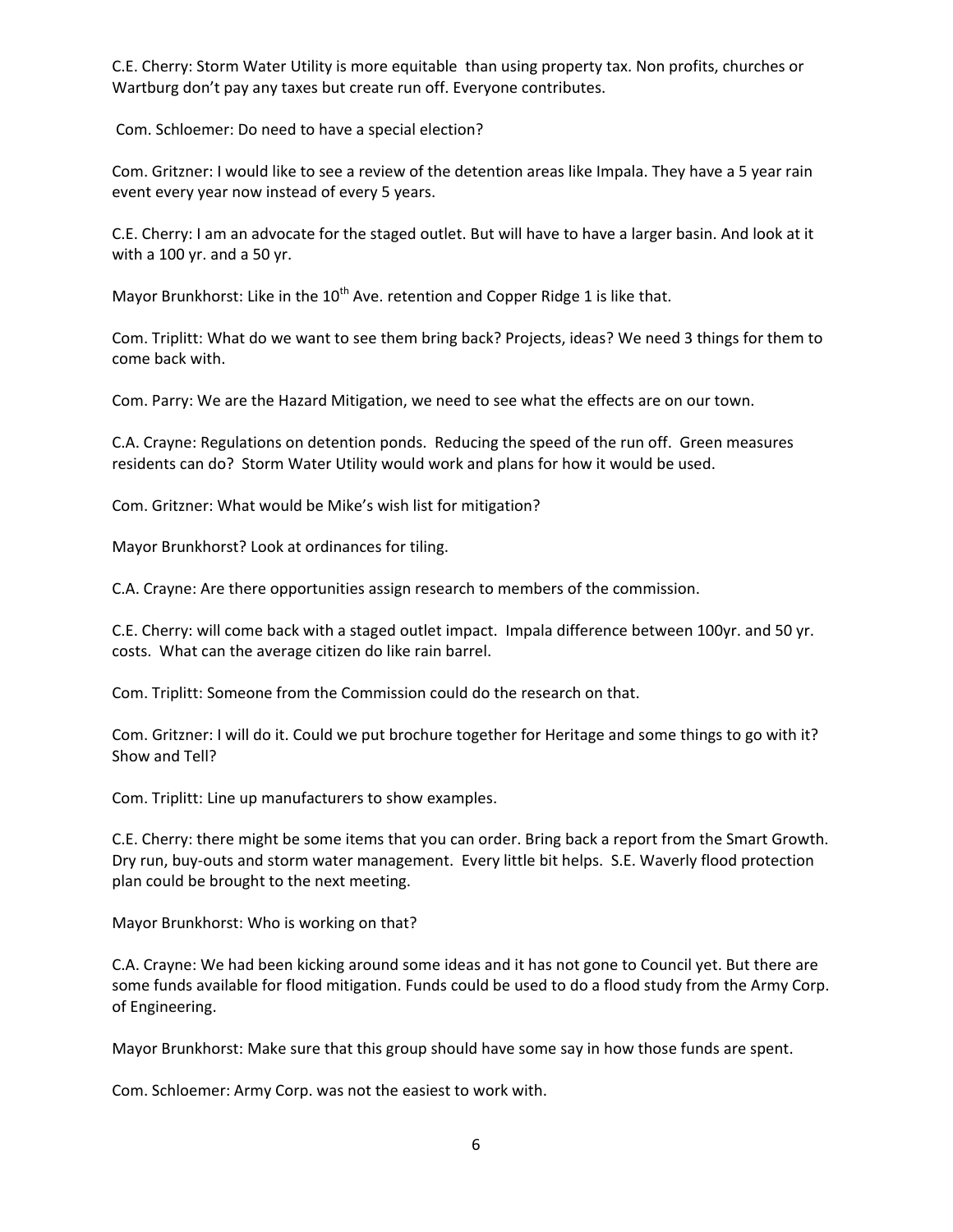C.E. Cherry: They did do 1984 and 2000 Dry Run Study.

Com. Parry: They said they could come in and do another study for and factor the 2008 flood.

Mayor Brunkhorst: So Mike MAY bring back something for S.E.

Com. Gritzner: I would like to see something on the  $10<sup>th</sup>$  Ave. project, pros and cons.

C.E. Cherry:You will be invited to take a look at that when it gets closer.

Com. Triplitt: Let's move on to the June 30 Seminar.

Mayor Brunkhorst: Do we want to meet with him before the seminar and would like to see 3 to go with from the Commission. Chris, Randy and Kip said they would be able to go. Mike will also attend and meet at 1.

Com. Triplitt: Can you tell us about the Waverly dam?

C. E. Cherry: City Council set the public hearing. Bid letting is June 29, and hopefully it will be awarded on the July 12 City Council meeting.

Com. Schloemer: I noticed the gates are open but not much water going through.

C.E. Cherry: U.S. Geological wanted it lower to work on the gage and asked for it to be lowered. Waverly Light and Power will close it and fill the pool back up.

Com. Schloemer: There aren't any endangered animals north of the dam?

C.E. Cherry: No they have already looked at that. Permits are taken care of.

Com. Schloemer: If the dam goes over budget, what happens if it goes above the current cost?

C.E. Cherry: Costs could go above that. One reason is a water main issue and a storm sewer pipe. Additional \$75,000. The floor in the power house may need to brace up to support the floor. It could easily come in under also. Engineer cost estimate is for the average, not the lowest price.

Com. Schloemer: No matter what there is going to be a dam?

C.E. Cherry: The way the City of Waverly does the public hearing before they open bids. The Council still has to except the bids. The consultant is marketing to the contractors. We hope to get 5 or 6 bids.

Com. Schloemer: Hopefully the bridge will come in like the school did. We got a lot more school for the money. But the economy is coming back which may not be good for the budget.

C.E. Cherry: Bridge contractors are very busy but pavers are not. So it is a little bit of both.

Com.Triplitt: Is there going to be information in the summer flier to help clear up the confusion about the dam?

C.E. Cherry: It is in the newsletter that should come out next week.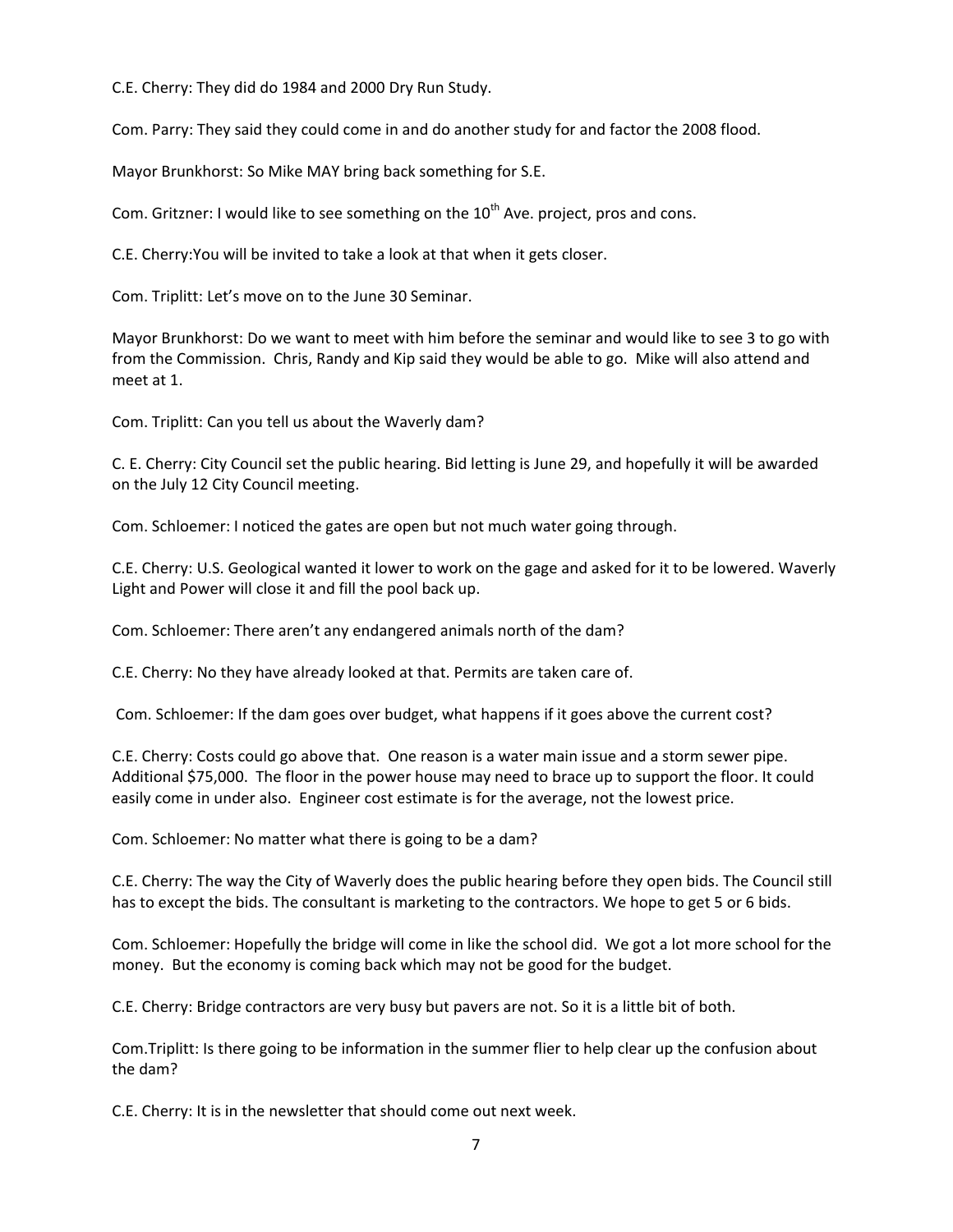Com. Triplitt: I was hoping that we would be able to look at it before it was done so if we had questions.

C.E. Cherry: It is already a done deal.

C.A. Crayne: Back to the question of if the dam goes over the \$4.2‐\$4.3 mil. You have to look at the merit of the project in doing it. What are the benefits of it during a 100year flood? I think they are fairly substantial. What are the costs to the city? If it comes in at \$40,000 over which is 1% cost of the project. Is it worth it? It's not a go 'till the Council says it is

Com. Triplitt: Are all the gages up.

C.E. Cherry: no, they are not. Just trying to schedule a time to do it.

Com. Triplitt: Just wondering since the electronics ones failed.

Kip: The one on Asherton is up.

Com. Schloemer: What does it take to put one up.

Kip: 6 bolts and anchors.

C.E. Cherry: They added another gage at Osage.

Mayor Brunkhorst: Mike, if you need this commission to review a newsletter, from a public response.

Com. Schloemer: Who is in charge of raising and lowering the pool? What is the level of the dam going be at, like with the boards on or 1 foot above that? Is it going to hide the Island those are some of the questions he gets.

C.E. Cherry: We have to get approval of operation from the DNR, Corp of Engineer. It is able to go 1 foot above the boards. But we have to be careful of storm drains. We have to get permission from the DNR annually on the level we can put the dam at. Because of the wildlife being able to hibernate.

Mark Reinhardt: If you could raise it higher than the board would it flood the Ski Club property?

C.E. Cherry: It shouldn't. There should be more than a foot of bank above where the boards were. Are we going to flood the Ski Club more frequently if there is a heavy rain? No. We will be able to lower the 2 feet water plus another 6 feet below that.

Com. Triplitt: If we have to ask for permission in the spring and fall, do we have to get permission from the DNR in case of a flood?

C.E. Cherry: No, they have a document that outlines the operations under different conditions.

Com. Engel: Is it an all or nothing for the height of the dam?

C.E. Cherry: No, we can move it 1 inch at a time. The water at the Ski Club won't change the level much but we'll see the current pick up.